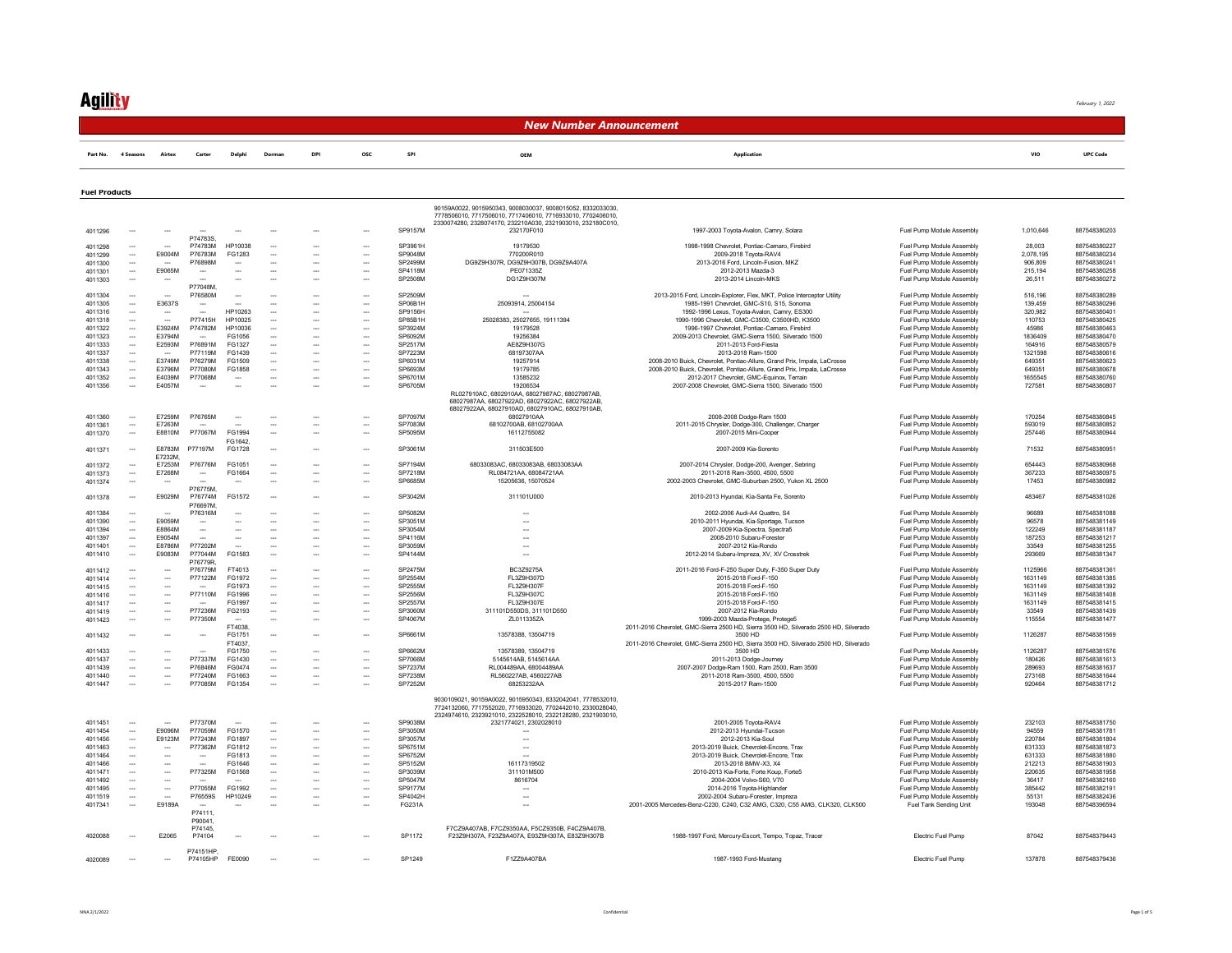### **Ag<u>ility</u>**

#### New Number Announcement

|                               |                                                      |                                                      |                                                      |                          |                                                      | <b>DP</b>                                            | osc                                                  | SPI                        | OEM                                                                                                                                                                                                                                                                                                                                                       | <b>Application</b>                                                                                                                                                                                                                                                                                    |                                                                       | VIC                      | <b>UPC Code</b>                              |
|-------------------------------|------------------------------------------------------|------------------------------------------------------|------------------------------------------------------|--------------------------|------------------------------------------------------|------------------------------------------------------|------------------------------------------------------|----------------------------|-----------------------------------------------------------------------------------------------------------------------------------------------------------------------------------------------------------------------------------------------------------------------------------------------------------------------------------------------------------|-------------------------------------------------------------------------------------------------------------------------------------------------------------------------------------------------------------------------------------------------------------------------------------------------------|-----------------------------------------------------------------------|--------------------------|----------------------------------------------|
| Fuel Products (cont'd)        |                                                      |                                                      |                                                      |                          |                                                      |                                                      |                                                      |                            |                                                                                                                                                                                                                                                                                                                                                           |                                                                                                                                                                                                                                                                                                       |                                                                       |                          |                                              |
|                               |                                                      |                                                      |                                                      |                          |                                                      |                                                      |                                                      |                            |                                                                                                                                                                                                                                                                                                                                                           |                                                                                                                                                                                                                                                                                                       |                                                                       |                          |                                              |
|                               |                                                      |                                                      | P90055.<br>P88015,                                   |                          |                                                      |                                                      |                                                      |                            |                                                                                                                                                                                                                                                                                                                                                           |                                                                                                                                                                                                                                                                                                       |                                                                       |                          |                                              |
|                               |                                                      |                                                      | P74190,                                              |                          |                                                      |                                                      |                                                      |                            | 5217796, 5217794, 4797882, 4797880, 4638624, 4495088,                                                                                                                                                                                                                                                                                                     | 1986-1990 Chrysler, Dodge, Plymouth-600, Aries, Caravan, Caravelle, Daytona, Dynasty,                                                                                                                                                                                                                 |                                                                       |                          |                                              |
| 4020090                       |                                                      | E7000                                                | P74036                                               |                          |                                                      |                                                      |                                                      | SP1191                     | 4419617, 4075445                                                                                                                                                                                                                                                                                                                                          | Grand Voyager, Horizon, Lancer, Laser, Omni, Reliant, Shadow, Spirit, Sundance, Voyager<br>1977-1993 Mercedes-Benz-190E, 260E, 280CE, 280E, 280SE, 300E, 300SE, 300SEL,                                                                                                                               | Electric Fuel Pump                                                    | 9858                     | 887548379429                                 |
| 4020095                       |                                                      | F8314                                                | P72016                                               | FD0014                   |                                                      |                                                      |                                                      | SP1223                     | 20919701, 1160910201, 1160900050, 0580254975, 0580254973                                                                                                                                                                                                                                                                                                  | 380SE, 380SEC, 380SEL, 380SL, 380SLC, 450SEL, 450SL, 450SLC, 500SEC, 500SEL                                                                                                                                                                                                                           | Electric Fuel Pump                                                    | 37572                    | 887548379375                                 |
|                               |                                                      |                                                      |                                                      |                          |                                                      |                                                      |                                                      |                            |                                                                                                                                                                                                                                                                                                                                                           |                                                                                                                                                                                                                                                                                                       |                                                                       |                          |                                              |
|                               |                                                      |                                                      | P88024                                               |                          |                                                      |                                                      |                                                      |                            | 170420B026 170420B025 F8X79H307FB F8X79H307FA<br>F8XZ9H307CA F8XZ9H307BB F8XZ9H307BA F6XZ9H307BA                                                                                                                                                                                                                                                          |                                                                                                                                                                                                                                                                                                       |                                                                       |                          |                                              |
| 4020289                       |                                                      | E2067                                                | P74144                                               |                          |                                                      |                                                      |                                                      | SP1169                     | F6XZ9A407BA, F4XY9A407A, F3XY9A407B, F3XY9A407A                                                                                                                                                                                                                                                                                                           | 1993-1998 Mercury, Nissan-Quest, Villager                                                                                                                                                                                                                                                             | <b>Electric Fuel Pump</b>                                             | 61997                    | 887548379528                                 |
|                               |                                                      |                                                      |                                                      |                          |                                                      |                                                      |                                                      |                            | 77S113350A 77R313350B 77R213350A 77R213350<br>1F0013350, ZZS313350B, ZZS313350, ZZR313350A, ZZR313350,<br>YL5Z9H307CD, YL5Z9H307CB, YL5Z9H307CA, YL5Z9H307BD,<br>YL5Z9H307BB, YL5Z9H307BA, YL5Z9H307AD, YL5Z9H307AB,                                                                                                                                      |                                                                                                                                                                                                                                                                                                       |                                                                       |                          |                                              |
|                               |                                                      |                                                      |                                                      |                          |                                                      |                                                      |                                                      |                            | YL5Z9H307AA, XL5Z9H307CG, XL5Z9H307CB, XL5Z9H307CA,<br>XL5Z9H307BG, XL5Z9H307BB, XL5Z9H307BA, XL5Z9H307AG,                                                                                                                                                                                                                                                |                                                                                                                                                                                                                                                                                                       |                                                                       |                          |                                              |
| 4020291                       |                                                      | E2258                                                | P76538                                               |                          |                                                      |                                                      |                                                      | SP1180                     | XL5Z9H307AB, XL5Z9H307AA                                                                                                                                                                                                                                                                                                                                  | 1999-2003 Ford, Mazda-B3000, F-100 Ranger, Ranger                                                                                                                                                                                                                                                     | Electric Fuel Pump                                                    | 694326                   | 887548379542                                 |
| 4020346                       | $\overline{\phantom{a}}$                             |                                                      | $\overline{\phantom{a}}$                             |                          |                                                      |                                                      | $\sim$                                               | SP1304                     | 16146766942, 16146752499                                                                                                                                                                                                                                                                                                                                  | 2000-2006 BMW-323Ci 323i 323ti 325Ci 325i 325xi 328Ci 328i 330Ci 330i                                                                                                                                                                                                                                 | Electric Fuel Pump                                                    | 368969                   | 887548379573                                 |
|                               |                                                      |                                                      | P76802                                               |                          |                                                      |                                                      |                                                      |                            |                                                                                                                                                                                                                                                                                                                                                           | 2001-2012 Chevrolet, GMC-Sierra 2500 HD, Sierra 2500 HD Classic, Sierra 3500, Sierra<br>3500 Classic, Sierra 3500 HD, Silverado 2500 HD, Silverado 2500 HD Classic, Silverado                                                                                                                         |                                                                       |                          |                                              |
| 4020349                       |                                                      | E3526                                                | P74214                                               |                          |                                                      |                                                      |                                                      | SP1178                     | 15821962, 15161174                                                                                                                                                                                                                                                                                                                                        | 3500, Silverado 3500 Classic, Silverado 3500 HD                                                                                                                                                                                                                                                       | Electric Fuel Pump                                                    | 943788                   | 887548379603                                 |
| 4020352                       | $\overline{\phantom{a}}$                             | E8533                                                | P76513                                               | $\overline{\phantom{a}}$ |                                                      |                                                      | $\overline{\phantom{a}}$                             | SP1353                     | MR993340, MR990883                                                                                                                                                                                                                                                                                                                                        | 2001-2006 Mitsubishi-Galant. Montero                                                                                                                                                                                                                                                                  | Electric Fuel Pump                                                    | 67131                    | 887548379634                                 |
| 4020359                       |                                                      | $\overline{\phantom{a}}$                             | P76304                                               | FE0442                   |                                                      |                                                      |                                                      | SP1396                     | 6C2Z9H307CA                                                                                                                                                                                                                                                                                                                                               | 2004-2008 Ford-E-150, E-150 Econoline, E-250, E-350 Club Wagon, E-350 Econoline, E-350<br>Super Duty, E-450 Super Duty, Econoline                                                                                                                                                                     | Electric Fuel Pump                                                    | 444147                   | 887548379702                                 |
|                               |                                                      |                                                      |                                                      |                          |                                                      |                                                      |                                                      |                            | 6W1Z9H307D, 6W1Z9H307B, 6E5Z9002AA, 5W1Z9H307AC.                                                                                                                                                                                                                                                                                                          |                                                                                                                                                                                                                                                                                                       |                                                                       |                          |                                              |
| 4020362                       | $\overline{\phantom{a}}$                             | E2576                                                | $\sim$                                               |                          |                                                      |                                                      | $\overline{\phantom{a}}$                             | SP1374                     | 5W1Z9H307AA                                                                                                                                                                                                                                                                                                                                               | 2005-2008 Ford, Lincoln-Crown Victoria, Town Car                                                                                                                                                                                                                                                      | Electric Fuel Pump                                                    | 187842                   | 887548379733                                 |
| 4020363                       | $\overline{\phantom{a}}$                             |                                                      | $\overline{\phantom{a}}$                             | FE0526                   | $\overline{\phantom{a}}$                             | $\overline{\phantom{a}}$                             | $\overline{\phantom{a}}$                             | SP1394                     | 770200C061, 770200C060, 2322050130, 2322050130                                                                                                                                                                                                                                                                                                            | 2005-2009 Lexus, Toyota-4Runner, FJ Cruiser, GX470, Sequoia, Tundra                                                                                                                                                                                                                                   | Electric Fuel Pump                                                    | 656483                   | 887548379740                                 |
| 4020366<br>4020368            | $\overline{\phantom{a}}$<br>$\overline{\phantom{a}}$ | E2522<br>E8726                                       | P76424                                               | $\sim$                   |                                                      |                                                      | $\overline{\phantom{a}}$<br>$\sim$                   | SP1346<br>SP1300           | 6G1Z9H307A, 5G1Z9H307AA<br>2322021132.2322021131                                                                                                                                                                                                                                                                                                          | 2006-2007 Ford-Five Hundred<br>2006-2008 Toyota-Yaris                                                                                                                                                                                                                                                 | Electric Fuel Pump<br><b>Electric Fuel Pump</b>                       | 102592<br>171185         | 887548379771<br>887548379795                 |
|                               |                                                      |                                                      |                                                      |                          |                                                      |                                                      |                                                      |                            | 17045SNAA32, 17045SNAA31, 17045SNAA30, 17045SNAA02,                                                                                                                                                                                                                                                                                                       |                                                                                                                                                                                                                                                                                                       |                                                                       |                          |                                              |
| 4020370                       |                                                      |                                                      |                                                      |                          |                                                      |                                                      |                                                      | SP1489                     | 17045SNAA01, 17045SNAA00                                                                                                                                                                                                                                                                                                                                  | 2006-2011 Honda-Civic                                                                                                                                                                                                                                                                                 | Electric Fuel Pump                                                    | 1345628                  | 887548379818                                 |
| 4020374                       | $\overline{\phantom{a}}$                             | F8818                                                | $\overline{\phantom{a}}$                             | FG1281                   |                                                      |                                                      | $\overline{\phantom{a}}$                             | SP1392                     | LFB713350. 311113L800                                                                                                                                                                                                                                                                                                                                     | 2007-2015 Hyundai, Kia, Mazda-5, Elantra, Optima, Sonata, Soul                                                                                                                                                                                                                                        | <b>Electric Fuel Pump</b>                                             | 2280631                  | 887548379856                                 |
| 4020378<br>4020391<br>4020523 | $\overline{\phantom{a}}$<br>$\sim$                   | E8789<br>E8445                                       | P76902<br>P76816                                     | $\sim$                   | $\sim$                                               | $\sim$                                               | $\sim$<br>$\sim$                                     | SP1386<br>SP1401<br>SP1155 | 770200C081 770200C080 2322050271 2322050270<br>2322038041, 2322038040, 2322038030, 2322038021, 2322038020,<br>2322031430, N3R11335Z, N3R113350, 2322050271, 2322050270,<br>2322038041, 2322038040, 2322038030, 2322038021, 2322038020,<br>2322031430, 311113N000, 311113M600, 311112T600,<br>311102T600, AA5Z9H307B, AA5Z9H307A<br>2322028181, 232200V150 | 2007-2016 Ford, Hyundai, Kia, Lexus, Lincoln, Mazda, Toyota-4Runner, Azera, Equus, FJ<br>Cruiser, Genesis, GS350, GS450h, GS460, GX460, IS350, Land Cruiser, LS460, LS600h,<br>LX570, MKS, Optima, RC350, RX-8, Sequoia, Taurus, Tundra<br>2012-2018 Lexus, Toyota-Avalon, Camry, ES300h<br><b>NA</b> | Electric Fuel Pump<br><b>Electric Euel Pump</b><br>Electric Fuel Pump | 2095419<br>2820914       | 887548379894<br>887548380029<br>887548380098 |
|                               |                                                      |                                                      |                                                      |                          |                                                      |                                                      |                                                      |                            |                                                                                                                                                                                                                                                                                                                                                           |                                                                                                                                                                                                                                                                                                       |                                                                       |                          |                                              |
| 4030126                       |                                                      | 6848                                                 | M4195                                                |                          |                                                      |                                                      |                                                      | SP1208MP                   |                                                                                                                                                                                                                                                                                                                                                           | 1958-1968 Ford, Lincoln-Capri, Continental, Lincoln Series, Mark III, Premier, Thunderbird                                                                                                                                                                                                            | Mechanical Fuel Pump                                                  | $\overline{\phantom{a}}$ | 887548224859                                 |
| 4032023                       |                                                      | $\overline{a}$                                       | M73123                                               | HM10004                  | $\overline{\phantom{a}}$                             |                                                      |                                                      | F11511                     | AG9E9D376AB, AG9Z9350B, AG9Z9350AA                                                                                                                                                                                                                                                                                                                        | 2012-2018 Ford, Lincoln-Edge, Escape, Explorer, Focus, Fusion, MKC, MKT, MKZ, Special<br>Service Polic e Sedan, Taurus                                                                                                                                                                                | GDI Fuel Pump                                                         | 3885320                  | 887548300430                                 |
| 4032024                       |                                                      | $\overline{\phantom{a}}$                             | M73125                                               | HM10003                  |                                                      |                                                      |                                                      | F11516                     | BM5G9D376BB, BM5Z9350A                                                                                                                                                                                                                                                                                                                                    | 2013-2019 Ford-Escape, Fiesta, Fusion, Transit Connect                                                                                                                                                                                                                                                | GDI Fuel Pump                                                         | 1647133                  | 887548300447                                 |
|                               |                                                      |                                                      |                                                      |                          |                                                      |                                                      |                                                      |                            |                                                                                                                                                                                                                                                                                                                                                           | 2010-2019 Buick, Cadillac, Chevrolet, GMC-Allure, ATS, CTS, Camaro, Canyon, Caprice,                                                                                                                                                                                                                  |                                                                       |                          |                                              |
| 4032032                       |                                                      |                                                      | M73113                                               | HM10007                  | $\overline{\phantom{a}}$                             |                                                      |                                                      | F11501                     | 12641740, 12622475, 12629934, 12633594                                                                                                                                                                                                                                                                                                                    | Captiva Sport, Colorado, Enclave, Equinox, Impala, LaCrosse, SRX, Terrain, Traverse, XTS                                                                                                                                                                                                              | <b>GDI Fuel Pump</b>                                                  | 3930737                  | 887548300485                                 |
| 4032038                       |                                                      |                                                      |                                                      | HM10048<br>HM10040       | ш,                                                   |                                                      | $\overline{\phantom{a}}$                             | F11503                     | 06E127025G. 06E127025AB. HPP0005                                                                                                                                                                                                                                                                                                                          | 2005-2009 Audi-A6 Quattro, A4 Quattro, A4, A6                                                                                                                                                                                                                                                         | GDI Fuel Pump                                                         | 188358                   | 887548300492                                 |
| 4032039                       | $\overline{\phantom{a}}$                             |                                                      |                                                      | HM10046                  | $\overline{\phantom{a}}$                             |                                                      | $\overline{\phantom{a}}$                             | F11505                     | 079127025AF. 079127025GJ. 079127025G. 0791270251AC<br>HPP0006                                                                                                                                                                                                                                                                                             | 2008-2016 Audi, Volkswagen-A6 Quattro, A8 Quattro, Q7, R8, S5, Touareg                                                                                                                                                                                                                                | <b>GDI Fuel Pump</b>                                                  | 37295                    | 887548300508                                 |
| 4032040                       |                                                      |                                                      |                                                      | HM10045                  | ш,                                                   |                                                      | $\overline{\phantom{a}}$                             | F11506                     | 079127026J, 079127026F, 079127026AC, HFS-034-201A                                                                                                                                                                                                                                                                                                         | 2008-2014 Audi, Volkswagen-A6 Quattro, A8 Quattro, Q7, R8, S5, Touareg                                                                                                                                                                                                                                | <b>GDI Fuel Pump</b>                                                  | 38174                    | 887548300515                                 |
| 4040359                       | $\sim$                                               | $\overline{\phantom{a}}$                             | $\sim$                                               | ---                      | $\overline{a}$                                       | $\overline{\phantom{a}}$                             | $\overline{\phantom{a}}$                             | ST455                      | 14048959                                                                                                                                                                                                                                                                                                                                                  | 1984-1996 Chevrolet-Corvette                                                                                                                                                                                                                                                                          | Fuel Tank Strap                                                       | 157393                   | 887548378736                                 |
| 4040514<br>4040515            | $\overline{\phantom{a}}$<br>$\overline{\phantom{a}}$ | $\overline{\phantom{a}}$                             | Ξ.<br>$\overline{\phantom{a}}$                       | ---                      | Ξ.<br>--                                             | $\overline{\phantom{a}}$                             | $\overline{\phantom{a}}$<br>$\overline{\phantom{a}}$ | ST483<br>ST498             | 17522SR2000<br>7760260080, 7760160210, 7760260080, 7760160210                                                                                                                                                                                                                                                                                             | 1993-1997 Honda-Civic del Sol<br>1998-2007 Lexus, Toyota-Land Cruiser, LX470                                                                                                                                                                                                                          | Fuel Tank Strap<br>Fuel Tank Strap                                    | 30452<br>87513           | 887548378750<br>887548378767                 |
| 4040516                       | $\sim$                                               | $\sim$                                               | $\sim$                                               | s.                       | $\sim$                                               | $\sim$                                               | $\sim$                                               | ST518                      | 7760130160                                                                                                                                                                                                                                                                                                                                                | 1998-2010 Lexus-GS300, GS400, GS430, SC430                                                                                                                                                                                                                                                            | Fuel Tank Strap                                                       | 156486                   | 887548378774                                 |
|                               |                                                      |                                                      |                                                      |                          |                                                      |                                                      |                                                      | ST546                      |                                                                                                                                                                                                                                                                                                                                                           | 2000-2019 Cadillac, Chevrolet, GMC-Avalanche 2500, Escalade ESV, Escalade EXT,                                                                                                                                                                                                                        |                                                                       | 180347                   |                                              |
| 4040764<br>4040765            | $\overline{\phantom{a}}$<br>$\overline{\phantom{a}}$ | $\overline{\phantom{a}}$<br>$\overline{\phantom{a}}$ | ---<br>$\overline{\phantom{a}}$                      | $\overline{a}$           | $\overline{\phantom{a}}$<br>$\overline{\phantom{a}}$ | $\overline{\phantom{a}}$<br>$\overline{\phantom{a}}$ | $\overline{\phantom{a}}$<br>$\overline{\phantom{a}}$ | ST511                      | 15759303, 15745097<br>XW479092AB                                                                                                                                                                                                                                                                                                                          | Suburban 2500, Suburban 3500 HD, Yukon XL 2500<br>2000-2002 Ford Lincoln-LS Thunderbird                                                                                                                                                                                                               | Fuel Tank Strap<br><b>Fuel Tank Strap</b>                             | 74348                    | 887548378781<br>887548378798                 |
| 4040766                       | $\overline{\phantom{a}}$                             |                                                      | Ξ.                                                   |                          |                                                      | Ξ.                                                   | $\sim$                                               | ST519                      | 7760150011, 7760150010                                                                                                                                                                                                                                                                                                                                    | 2001-2006 Lexus-LS430                                                                                                                                                                                                                                                                                 | Fuel Tank Strap                                                       | 95390                    | 887548378804                                 |
| 4040767                       | $\overline{\phantom{a}}$                             | $\overline{a}$                                       | $\overline{\phantom{a}}$                             | ---                      | --                                                   | $\overline{\phantom{a}}$                             | $\overline{\phantom{a}}$                             | ST473                      | 3121139100, 3121039100                                                                                                                                                                                                                                                                                                                                    | 2001-2005 Hyundai-XG300, XG350                                                                                                                                                                                                                                                                        | Fuel Tank Strap                                                       | 36741                    | 887548378811                                 |
| 4040768<br>4040769            | $\overline{\phantom{a}}$                             | $\overline{a}$                                       | $\overline{\phantom{a}}$                             | $\overline{a}$           | $\overline{a}$                                       | Ξ.                                                   | $\overline{\phantom{a}}$                             | ST377<br>ST495             | 7760248021.7760248020.7760148020<br>XR822434                                                                                                                                                                                                                                                                                                              | 2001-2003 Lexus-RX300<br>2001-2009 Jaguar-S-Type, XF                                                                                                                                                                                                                                                  | Fuel Tank Strap<br>Fuel Tank Strap                                    | 106017<br>58936          | 887548378828<br>887548378835                 |
| 4040770                       | $\overline{\phantom{a}}$                             | $\overline{\phantom{a}}$                             | $\overline{\phantom{a}}$                             | --                       | --                                                   | Ξ.                                                   | $\overline{\phantom{a}}$                             | ST400                      | 16111500998                                                                                                                                                                                                                                                                                                                                               | 2002-2004 Mini-Cooper                                                                                                                                                                                                                                                                                 | Fuel Tank Strap                                                       | 57097                    | 887548378842                                 |
| 4040771                       | $\overline{\phantom{a}}$                             |                                                      | Ξ.                                                   |                          | Ξ.                                                   | Ξ.                                                   | $\overline{\phantom{a}}$                             | ST509                      | 5L2Z9054A, 2L2Z9054AA                                                                                                                                                                                                                                                                                                                                     | 2002-2005 Ford-Explorer Sport Trac                                                                                                                                                                                                                                                                    | Fuel Tank Strap                                                       | 175708                   | 887548378859                                 |
| 4040772                       | $\overline{\phantom{a}}$                             | $\overline{\phantom{a}}$                             | $\overline{\phantom{a}}$                             |                          | $\overline{\phantom{a}}$                             | $\ddotsc$                                            | $\overline{\phantom{a}}$                             | ST477                      | 312112C500.312102C500                                                                                                                                                                                                                                                                                                                                     | 2003-2006 Hvundai-Tiburon                                                                                                                                                                                                                                                                             | Fuel Tank Strap                                                       | 31395                    | 887548378866                                 |
| 4040773                       | $\sim$                                               |                                                      | $\overline{\phantom{a}}$                             |                          |                                                      |                                                      | $\sim$                                               | ST510                      | 2R879092AA<br>GN3A42720C, GN3A42710C, GN3A42710B, GN3A42710A,                                                                                                                                                                                                                                                                                             | 2003-2006 Ford, Lincoln-LS, Thunderbird                                                                                                                                                                                                                                                               | Fuel Tank Strap                                                       | 74674                    | 887548378873                                 |
| 4040774                       |                                                      |                                                      |                                                      |                          |                                                      |                                                      |                                                      | ST525                      | GN3A42710                                                                                                                                                                                                                                                                                                                                                 | 2003-2008 Mazda-6                                                                                                                                                                                                                                                                                     | Fuel Tank Strap                                                       | 213366                   | 887548378880                                 |
| 4040775                       | $\overline{\phantom{a}}$                             | $\overline{\phantom{a}}$                             | $\overline{\phantom{a}}$                             | $\overline{a}$           | $\overline{a}$                                       | $\overline{\phantom{a}}$                             | $\overline{\phantom{a}}$                             | ST417                      | 17522TA0A00, 17521TA0A00, 17522TA0A00, 17521TA0A00                                                                                                                                                                                                                                                                                                        | 2004-2018 Acura. Honda-Accord, Accord Crosstour, Crosstour, RLX, TL, TSX                                                                                                                                                                                                                              | <b>Fuel Tank Strap</b>                                                | 1899770                  | 887548378897                                 |
| 4040776<br>4040777            | $\overline{\phantom{a}}$<br>$\overline{\phantom{a}}$ |                                                      | --<br>$\overline{\phantom{a}}$                       |                          | Ξ.<br>$\overline{\phantom{a}}$                       | <br>$\overline{\phantom{a}}$                         | $\overline{\phantom{a}}$<br>$\overline{\phantom{a}}$ | ST368<br>ST529             | 4581414AD, 4581414AB, 4581413AC, 4581413AB                                                                                                                                                                                                                                                                                                                | 2005-2010 Chrysler, Dodge-300, Challenger, Charger, Magnum<br>2005-2009 Subaru-Legacy, Outback                                                                                                                                                                                                        | Fuel Tank Strap<br>Fuel Tank Strap                                    | 864512<br>196457         | 887548378903<br>887548378910                 |
| 4040778                       | $\sim$                                               | $\overline{a}$                                       | $\sim$                                               | $\overline{a}$           | $\overline{a}$                                       | $\overline{\phantom{a}}$                             | $\sim$                                               | ST555                      | 776030C010, 776010C010                                                                                                                                                                                                                                                                                                                                    | 2005-2007 Toyota-Sequoia                                                                                                                                                                                                                                                                              | Fuel Tank Strap                                                       | 99328                    | 887548378927                                 |
| 4040779                       |                                                      |                                                      |                                                      |                          |                                                      |                                                      |                                                      | ST464                      | 6F9Z9092B, 6F9Z9092A                                                                                                                                                                                                                                                                                                                                      | 2005-2007 Ford-Freestyle                                                                                                                                                                                                                                                                              | Fuel Tank Strap                                                       | 64743                    | 887548378934                                 |
| 4040780                       |                                                      | $\overline{\phantom{a}}$                             | $\overline{\phantom{a}}$<br>$\overline{\phantom{a}}$ |                          |                                                      | $\overline{\phantom{a}}$                             | $\overline{\phantom{a}}$                             | <b>ST485</b><br>ST500      | 17521SJAA00<br>25815907.15236982                                                                                                                                                                                                                                                                                                                          | 2005-2012 Acura-RL<br>2006-2010 Hummer-H3                                                                                                                                                                                                                                                             | Fuel Tank Strap                                                       | 40686<br>122195          | 887548378941<br>887548378958                 |
| 4040781<br>4040782            |                                                      | ---                                                  | $\overline{\phantom{a}}$                             | ---                      | $\overline{\phantom{a}}$                             | $\ddotsc$                                            | $\overline{\phantom{a}}$                             | ST517                      | 7760153020, 7760122110                                                                                                                                                                                                                                                                                                                                    | 2006-2015 Lexus-GS450h, IS250, IS350                                                                                                                                                                                                                                                                  | Fuel Tank Strap<br>Fuel Tank Strap                                    | 340327                   | 887548378965                                 |
| 4040783                       | $\overline{\phantom{a}}$                             | $\overline{a}$                                       | $\overline{\phantom{a}}$                             | $\overline{\phantom{a}}$ | $\overline{\phantom{a}}$                             | $\overline{\phantom{a}}$                             | $\sim$                                               | ST504                      | 1K0201655B                                                                                                                                                                                                                                                                                                                                                | 2006-2015 Audi, Volkswagen-A3 Quattro, GTI, TT, TT Quattro                                                                                                                                                                                                                                            | Fuel Tank Strap                                                       | 50197                    | 887548378972                                 |
| 4040784                       |                                                      |                                                      |                                                      |                          |                                                      |                                                      |                                                      | <b>ST499</b>               | 7760248050, 7760148050, 7760248050, 7760148050                                                                                                                                                                                                                                                                                                            | 2006-2008 Lexus, Toyota-Highlander, RX400h                                                                                                                                                                                                                                                            | Fuel Tank Strap                                                       | 259239                   | 887548378989                                 |
| 4040785                       |                                                      |                                                      |                                                      |                          |                                                      |                                                      |                                                      | ST390                      | 3C0201654 3C0201653                                                                                                                                                                                                                                                                                                                                       | 2006-2008 Volkswagen-Passat                                                                                                                                                                                                                                                                           | Fuel Tank Strap                                                       | 87740                    | 887548378996                                 |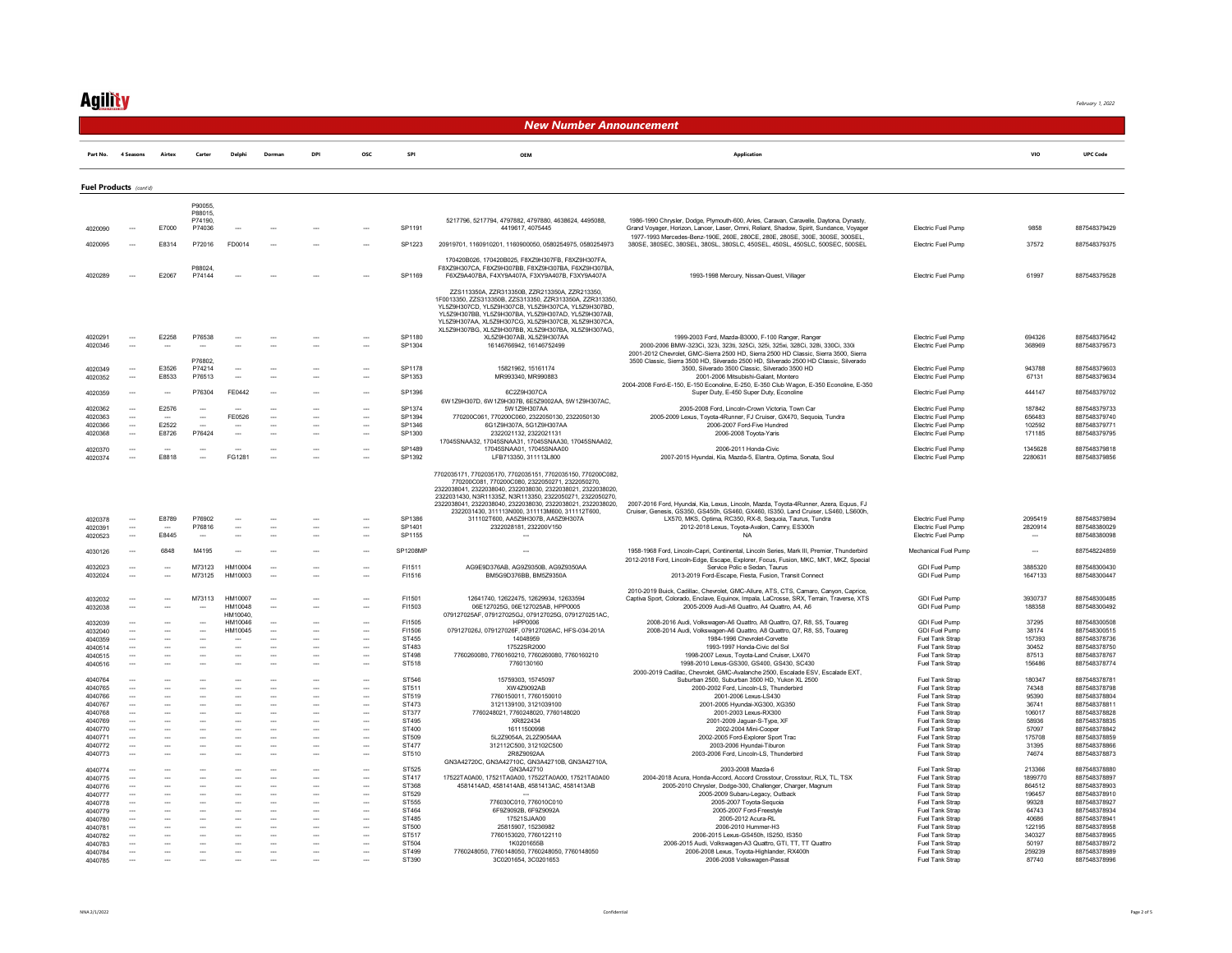## **Agility**

February 1, 2022

#### New Number Announcement

| Part No. 4 Seasons Airtex Carter Delphi Dorman DPI OSC SPI |  | <b>UPC Code</b> |
|------------------------------------------------------------|--|-----------------|
|------------------------------------------------------------|--|-----------------|

|         | Fuel Products (cont'd)   |                          |                          |                          |                          |                          |                          |              |                                                         |                                                                                    |                              |         |              |
|---------|--------------------------|--------------------------|--------------------------|--------------------------|--------------------------|--------------------------|--------------------------|--------------|---------------------------------------------------------|------------------------------------------------------------------------------------|------------------------------|---------|--------------|
| 4040787 |                          |                          |                          |                          |                          | $\sim$                   |                          | ST515        | 312112G000.312102G000                                   | 2007-2010 Kia-Magentis, Optima                                                     | <b>Fuel Tank Stran</b>       | 103598  | 887548379016 |
| 4040788 | $\overline{\phantom{a}}$ |                          | $\overline{\phantom{a}}$ | $\overline{\phantom{a}}$ | $\overline{\phantom{a}}$ | $\overline{\phantom{a}}$ | $\overline{\phantom{a}}$ | ST520        | 7760150021                                              | 2007-2016 Lexus-LS460, LS600h                                                      | Fuel Tank Strap              | 113517  | 887548379023 |
|         |                          | --                       |                          |                          |                          |                          |                          |              |                                                         |                                                                                    |                              |         |              |
| 4040789 | --                       |                          |                          | $\overline{\phantom{a}}$ |                          | $\sim$                   |                          | ST481        | 17522STKA00, 17521STKA00, 17522STKA00, 17521STKA00      | 2007-2012 Acura-RDX                                                                | Fuel Tank Strap              | 81886   | 887548379030 |
| 4040790 | $\overline{\phantom{a}}$ | ---                      | $\sim$                   | $\overline{\phantom{a}}$ | $\overline{\phantom{a}}$ | $\overline{\phantom{a}}$ |                          | ST468        | 312100W000                                              | 2007-2009 Hvundai-Santa Fe                                                         | <b>Fuel Tank Stran</b>       | 229278  | 887548379047 |
| 4040791 | $\overline{\phantom{a}}$ | --                       | $\overline{\phantom{a}}$ | $\overline{a}$           | $\overline{\phantom{a}}$ | $\overline{\phantom{a}}$ | $\overline{\phantom{a}}$ | ST488        | 68013514AA                                              | 2007-2009 Dodge, Freightliner-Sprinter 2500, Sprinter 3500                         | Fuel Tank Strap              | 15807   | 887548379054 |
| 4040793 | ---                      | $\overline{a}$           | $\overline{\phantom{a}}$ | $\overline{\phantom{a}}$ | $\overline{\phantom{a}}$ | $\overline{\phantom{a}}$ |                          | ST493        | 92226553.92159806.22830210                              | 2008-2015 Chevrolet, Pontiac-Camaro, G8                                            | Fuel Tank Strap              | 362087  | 887548379078 |
| 4040794 | ---                      | --                       | $\overline{\phantom{a}}$ | $\overline{\phantom{a}}$ | $\overline{a}$           | $\overline{\phantom{a}}$ |                          | ST459        | AE8Z9054E, AE8Z9054D, AE8Z9054C, AE8Z9054B              | 2008-2018 Ford-Fiesta, Fiesta Ikon                                                 | Fuel Tank Strap              | 371821  | 887548379085 |
| 4040795 | ---                      | ---                      |                          | $\overline{\phantom{a}}$ | $\overline{\phantom{a}}$ | $\overline{\phantom{a}}$ |                          | ST451        | 42017AG011                                              | 2008-2013 Subaru-Eorester Impreza                                                  | <b>Fuel Tank Stran</b>       | 472333  | 887548379092 |
| 4040831 |                          |                          |                          | $\overline{\phantom{a}}$ |                          |                          |                          | ST523        | GS3L42720B. GS3L42710B                                  | 2009-2013 Mazda-6                                                                  | Fuel Tank Strap              | 137084  | 887548379146 |
|         | $\sim$                   | $\sim$                   | $\sim$                   | $\sim$                   | $\sim$                   | $\sim$                   | $\sim$                   | ST469        |                                                         |                                                                                    |                              |         |              |
| 4040832 |                          |                          |                          |                          |                          |                          |                          |              | 312101U000, 312101U000                                  | 2010-2015 Hyundai, Kia-Santa Fe, Sorento                                           | Fuel Tank Strap              | 676881  | 887548379153 |
| 4040834 | $\overline{\phantom{a}}$ | ---                      | $\overline{\phantom{a}}$ | $\overline{\phantom{a}}$ | $\overline{\phantom{a}}$ | $\sim$                   | $\sim$                   | ST486        | 17521TM8000                                             | 2010-2016 Honda-CR-Z Insight                                                       | <b>Fuel Tank Stran</b>       | 92339   | 887548379177 |
| 4040835 | --                       | --                       | Ξ.                       | $\overline{a}$           | $\overline{\phantom{a}}$ | $\overline{\phantom{a}}$ |                          | ST508        | 22810191.22810190                                       | 2010-2015 Chevrolet-Captiva Sport                                                  | Fuel Tank Strap              | 77337   | 887548379184 |
| 4040836 | $\overline{\phantom{a}}$ | $\overline{a}$           | $\sim$                   | $\overline{\phantom{a}}$ | $\sim$                   | $\overline{\phantom{a}}$ | $\overline{\phantom{a}}$ | ST491        | 13304030, 13238488                                      | 2010-2019 Buick, Cadillac-Allure, LaCrosse, XTS                                    | Fuel Tank Strap              | 460443  | 887548379191 |
| 4040837 | ---                      | ---                      |                          | $\overline{\phantom{a}}$ |                          | $\overline{\phantom{a}}$ | $\overline{\phantom{a}}$ | ST457        | 9T1Z9054B, 9T1Z9054A                                    | 2010-2014 Ford-Transit Connect                                                     | Fuel Tank Strap              | 166982  | 887548379207 |
|         |                          |                          |                          |                          |                          |                          |                          |              | 4581414AC, 4581413AD, 4578653AB, 4578653AA, 4578652AB,  |                                                                                    |                              |         |              |
| 4040838 | $\overline{\phantom{a}}$ | --                       | $\overline{\phantom{a}}$ | $\overline{\phantom{a}}$ | $\overline{\phantom{a}}$ | $\overline{\phantom{a}}$ | --                       | ST369        | 4578652AA                                               | 2011-2019 Chrysler, Dodge-300, Challenger, Charger                                 | Fuel Tank Strap              | 1152235 | 887548379214 |
| 4040839 |                          |                          |                          |                          |                          |                          |                          | ST466        | 312103M000                                              | 2009-2017 Hyundai, Kia-Equus, Genesis, K900                                        | Fuel Tank Strap              | 91021   | 887548379221 |
|         |                          |                          |                          |                          |                          |                          |                          |              |                                                         |                                                                                    |                              |         |              |
| 4040840 | ---                      |                          |                          | $\overline{\phantom{a}}$ | $\overline{\phantom{a}}$ | $\overline{\phantom{a}}$ |                          | ST338        | BC3Z9054H, BC3Z9054B, BC3Z9054A                         | 2011-2016 Ford-F-250 Super Duty, F-350 Super Duty, F-450 Super Duty                | Fuel Tank Strap              | 1125966 | 887548379238 |
| 4040841 | ---                      | ---                      | $\overline{\phantom{a}}$ | $\overline{\phantom{a}}$ | $\overline{\phantom{a}}$ | $\overline{\phantom{a}}$ |                          | ST336        | BC3Z9054H, BC3Z9054G, BC3Z9054B                         | 2011-2016 Ford-F-250 Super Duty, F-350 Super Duty, F-450 Super Duty                | Fuel Tank Strap              | 1125966 | 887548379245 |
| 4040842 | ---                      |                          |                          | $\overline{\phantom{a}}$ |                          | $\overline{\phantom{a}}$ |                          | ST502        | 68079791AC, 68079790AC                                  | 2011-2018 Alfa Romeo, Fiat-4C, 500                                                 | Fuel Tank Strap              | 166850  | 887548379252 |
| 4040843 | Ξ.                       |                          |                          |                          |                          | $\overline{\phantom{a}}$ |                          | ST335        | BC3Z9054J, BC3Z9054F                                    | 2011-2016 Ford-F-350 Super Duty, F-450 Super Duty, F-550 Super Duty                | Fuel Tank Strap              | 477432  | 887548379269 |
| 4040844 | $\overline{\phantom{a}}$ | $\overline{a}$           | $\overline{\phantom{a}}$ | $\overline{\phantom{a}}$ | $\overline{\phantom{a}}$ | $\overline{\phantom{a}}$ | $\overline{\phantom{a}}$ | ST506        | 95484879 95460049                                       | 2012-2018 Chevrolet-Sonic                                                          | <b>Fuel Tank Stran</b>       | 364852  | 887548379276 |
| 4040845 | ---                      | ---                      | $\overline{\phantom{a}}$ | $\overline{\phantom{a}}$ | $\overline{\phantom{a}}$ | $\overline{\phantom{a}}$ | $\overline{\phantom{a}}$ | ST527        | 17522T0A000, 17521T0A000                                | 2012-2016 Honda-CR-V                                                               | Fuel Tank Strap              | 1583245 | 887548379283 |
|         |                          |                          |                          |                          |                          |                          | $\overline{\phantom{a}}$ |              | 42017FJ000                                              |                                                                                    |                              |         |              |
| 4040846 | $\overline{\phantom{a}}$ | --                       | $\overline{\phantom{a}}$ | $\overline{\phantom{a}}$ | $\overline{a}$           | $\overline{\phantom{a}}$ |                          | ST532        |                                                         | 2012-2019 Subaru-Crosstrek, Forester, Impreza, WRX, XV Crosstrek                   | Fuel Tank Strap              | 1192304 | 887548379290 |
| 4040848 | $\overline{\phantom{a}}$ | $\overline{a}$           | $\overline{\phantom{a}}$ | $\overline{\phantom{a}}$ | $\overline{\phantom{a}}$ | $\overline{\phantom{a}}$ | $\overline{\phantom{a}}$ | ST535        | 174071HK0A. 174061HK0A                                  | 2013-2018 Nissan-Note, Versa, Versa Note                                           | Fuel Tank Stran              | 576801  | 887548379313 |
| 4040849 |                          |                          |                          |                          |                          |                          |                          | <b>ST487</b> | 68080856AB                                              | 2013-2018 Dodge, Jeep-Cherokee, Dart                                               | Fuel Tank Strap              | 1064204 | 887548379320 |
| 4040850 | ---                      | $\overline{a}$           | $\overline{\phantom{a}}$ | $\overline{\phantom{a}}$ | $\overline{\phantom{a}}$ | $\overline{\phantom{a}}$ |                          | ST482        | 17522TX4A00, 17521TX4A00                                | 2013-2018 Acura-RDX                                                                | Fuel Tank Strap              | 247075  | 887548379337 |
| 4040851 | $\overline{\phantom{a}}$ | $\overline{a}$           | $\sim$                   | $\overline{\phantom{a}}$ | $\sim$                   | $\sim$                   |                          | ST513        | 174073JA0A. 174063JA0A                                  | 2013-2018 Infiniti, Nissan-JX35, Pathfinder, QX60                                  | <b>Fuel Tank Stran</b>       | 676086  | 887548379344 |
| 4063019 |                          |                          |                          | $\overline{a}$           | 577-962                  | $\overline{\phantom{a}}$ |                          | <b>FN501</b> | 17660SV4A00                                             | 1994-1997 Honda-Accord                                                             | Fuel Tank Filler Neck        | 332269  | 887548390882 |
|         |                          |                          |                          |                          |                          |                          |                          |              |                                                         |                                                                                    |                              |         |              |
| 4063020 | Ξ.                       |                          |                          | $\overline{a}$           | 577-963                  | $\overline{\phantom{a}}$ |                          | FN502        | 17660S84A01, 17660S84A01                                | 1998-2003 Acura, Honda-Accord, CL. TL                                              | Fuel Tank Filler Neck        | 1224074 | 887548390899 |
| 4063022 | $\overline{\phantom{a}}$ | ---                      | $\overline{\phantom{a}}$ | $\overline{\phantom{a}}$ | 577-969                  | $\overline{\phantom{a}}$ | $\overline{\phantom{a}}$ | FN504        | 17660S10A03 17660S10A02 17660S10A01                     | 1997-2001 Honda-CR-V                                                               | <b>Fuel Tank Filler Neck</b> | 275505  | 887548390912 |
| 4063023 |                          |                          |                          | $\overline{\phantom{a}}$ | 577-911                  | $\overline{\phantom{a}}$ |                          | <b>FN505</b> | 4773185, 4546922, 4495578, 5278223AB                    | 1995-1999 Chrysler, Dodge, Plymouth-Neon                                           | Fuel Tank Filler Neck        | 40768   | 887548390929 |
|         |                          |                          |                          |                          |                          |                          |                          |              |                                                         |                                                                                    |                              |         |              |
| 4063024 | $\overline{\phantom{a}}$ | ---                      | $\overline{\phantom{a}}$ | $\overline{\phantom{a}}$ | 577-824                  | $\ddotsc$                | $\overline{\phantom{a}}$ | <b>FN506</b> | 15712144                                                | 1988-1997 Chevrolet, GMC-C1500, C2500, C35, C3500, K1500, K2500, K3500, Silverado  | Fuel Tank Filler Neck        | 2096796 | 887548390936 |
| 4063027 | ∽.                       | <u></u>                  | Ξ.                       | $\overline{a}$           | 577-957                  | $\overline{\phantom{a}}$ | Ξ.                       | FN509        | 94852622, 7720112500                                    | 1993-1997 Geo. Tovota-Corolla, Prizm                                               | Fuel Tank Filler Neck        | 252075  | 887548390967 |
|         | $\overline{\phantom{a}}$ | ---                      | $\overline{\phantom{a}}$ | $\overline{\phantom{a}}$ | 577-956                  | $\overline{\phantom{a}}$ | $\overline{\phantom{a}}$ | FN512        | 7720133010. 7720133010                                  | 1992-1996 Lexus, Toyota-Camry, ES300                                               | <b>Fuel Tank Filler Neck</b> | 286370  | 887548390998 |
| 4063030 |                          |                          |                          |                          |                          |                          |                          | <b>FN518</b> |                                                         |                                                                                    |                              |         |              |
| 4063036 | ---                      |                          |                          | $\overline{a}$           | 577-902                  | $\sim$                   |                          |              | F47Z9034P, AL5Z9034A                                    | 1993-1997 Ford, Mazda-B2300, B3000, B4000, F-100 Ranger, Ranger                    | Fuel Tank Filler Neck        | 522182  | 887548391056 |
| 4063041 |                          |                          |                          | $\overline{\phantom{a}}$ | 577-952                  | $\overline{\phantom{a}}$ |                          | <b>FN524</b> | 7720106021, 7720106020                                  | 1998-2004 Toyota-Avalon, Camry                                                     | Fuel Tank Filler Neck        | 957168  | 887548391100 |
|         |                          |                          |                          |                          |                          |                          |                          |              |                                                         | 1992-2004 Chevrolet, GMC-C1500, C2500, C35, C3500, K1500, K2500, K3500, Silverado, |                              |         |              |
| 4063042 |                          |                          |                          | $\overline{\phantom{a}}$ | 577-824                  | $\overline{\phantom{a}}$ |                          | FN525        | 15003858                                                | Silverado 3500                                                                     | Fuel Tank Filler Neck        | 843201  | 887548391117 |
| 4063043 | $\overline{\phantom{a}}$ | ---                      | $\overline{\phantom{a}}$ | $\overline{\phantom{a}}$ | 577-097                  | $\overline{\phantom{a}}$ | $\overline{\phantom{a}}$ | <b>FN526</b> | 15712145                                                | 1988-2000 Chevrolet, GMC-C1500, C2500, C3500, C3500HD, K1500, K2500, K3500         | <b>Fuel Tank Filler Neck</b> | 2636203 | 887548391124 |
| 4063046 | --                       |                          |                          | $\overline{\phantom{a}}$ | 577-908                  | $\sim$                   | $\sim$                   | <b>FN529</b> | 52018519                                                | 1994-1997 Dodge-Ram 1500, Ram 2500, Ram 3500, Ram 4000                             | <b>Fuel Tank Filler Neck</b> | 489343  | 887548391155 |
|         |                          |                          |                          |                          |                          |                          |                          |              | 4809574AD, 4721626AA, 04721626AB, 4721626AB, 4880641AE, |                                                                                    |                              |         |              |
|         | $\sim$                   |                          |                          | $\sim$                   | 577-268                  | $\overline{\phantom{a}}$ | $\overline{\phantom{a}}$ | FN533        | 4809574AG. 4809574AF. 4809574AE. 4809574AC              |                                                                                    | Fuel Tank Filler Neck        | 436416  | 887548391193 |
| 4063050 |                          |                          |                          |                          |                          |                          |                          |              |                                                         | 2003-2007 Chrysler, Dodge-Caravan, Town & Country                                  |                              |         |              |
|         | $\sim$                   |                          |                          | $\overline{\phantom{a}}$ | 577-534                  | $\sim$                   | $\sim$                   | FN534        | 4809624AG, 4809624AF, 4809624AE, 4809624AD, 04809624AG  |                                                                                    | Fuel Tank Filler Neck        | 216001  | 887548391209 |
| 4063051 |                          |                          |                          |                          |                          |                          |                          |              |                                                         | 2001-2002 Chrysler, Dodge-Grand Caravan, Town & Country                            |                              |         |              |
|         |                          |                          |                          |                          |                          |                          |                          |              |                                                         |                                                                                    |                              |         |              |
|         |                          |                          |                          |                          | 577-388                  |                          |                          |              | 4880640AE. 4809572AG. 4809572AF. 4809572AE. 4809572AD.  |                                                                                    |                              |         |              |
| 4063052 |                          |                          |                          | $\overline{a}$           | 577-817                  |                          |                          | FN535        | 4809572AC, 4721631AB, 4721631AA, 04721631AB             | 2003-2007 Chrysler, Dodge-Caravan, Grand Caravan, Town & Country                   | Fuel Tank Filler Neck        | 1021906 | 887548391216 |
| 4063059 | $\overline{\phantom{a}}$ | ---                      | $\overline{\phantom{a}}$ | $\overline{\phantom{a}}$ | 577-220                  | $\sim$                   | $\overline{\phantom{a}}$ | FN542        | F3T79034F F4T79034A                                     | 1987-1997 Ford-F-150, F-250, F-250 HD, F-350                                       | <b>Fuel Tank Filler Neck</b> | 1828267 | 887548391285 |
| 4063061 |                          |                          |                          | $\overline{\phantom{a}}$ | 577-918                  | $\overline{\phantom{a}}$ | $\overline{\phantom{a}}$ | <b>FN544</b> | 7720102010                                              | 1998-2002 Toyota-Corolla                                                           | Fuel Tank Filler Neck        | 432572  | 887548391308 |
| 4063064 |                          |                          |                          | $\overline{\phantom{a}}$ | 577-260                  | $\overline{\phantom{a}}$ |                          | <b>FN547</b> | E97Z9034B, AL5Z9034C                                    | 1989-1992 Ford-Ranger                                                              | Fuel Tank Filler Neck        | 124283  | 887548391339 |
| 4063065 | $\overline{\phantom{a}}$ | --                       | $\overline{\phantom{a}}$ | $\overline{\phantom{a}}$ | 577-263                  | $\overline{\phantom{a}}$ | $\overline{\phantom{a}}$ | <b>FN548</b> | E97Z9034C, AL5Z9034D                                    | 1989-1992 Ford-Ranger                                                              | <b>Fuel Tank Filler Neck</b> | 124283  | 887548391346 |
| 4063066 | $\overline{\phantom{a}}$ | --                       | $\overline{\phantom{a}}$ | $\overline{a}$           | 577-258                  | $\overline{\phantom{a}}$ | $\overline{\phantom{a}}$ | FN549        | F47Z9034S, F47Z9034R, E97Z9034R                         | 1993-1997 Ford-Ranger                                                              | Fuel Tank Filler Neck        | 488772  | 887548391353 |
|         |                          |                          |                          |                          |                          |                          |                          |              |                                                         |                                                                                    |                              |         |              |
| 4063067 |                          |                          |                          | $\overline{\phantom{a}}$ |                          | $\overline{\phantom{a}}$ |                          | FN550        | F47Z9034N, E97Z9034N, AL5Z9034B                         | 1993-1997 Ford-Range                                                               | Fuel Tank Filler Neck        | 488772  | 887548391360 |
|         |                          |                          |                          |                          |                          |                          |                          |              | XL5Z9034GB, XL5Z9034HA, F87Z9034NA, XL5Z9034HB          |                                                                                    |                              |         |              |
|         |                          |                          |                          |                          |                          |                          |                          |              | XL5Z9034EA, F87Z9034CA, XL5Z9034EB, XL5Z9034KB,         |                                                                                    |                              |         |              |
| 4063068 | $\overline{\phantom{a}}$ | ---                      | $\overline{\phantom{a}}$ | $\overline{\phantom{a}}$ | 577-909                  | $\overline{\phantom{a}}$ | ---                      | FN551        | F87Z9034BA                                              | 1998-2000 Ford-Ranger                                                              | Fuel Tank Filler Neck        | 505066  | 887548391377 |
| 4063076 | $\overline{\phantom{a}}$ | $\overline{\phantom{a}}$ | $\overline{\phantom{a}}$ | $\sim$                   | 577-931                  | $\overline{\phantom{a}}$ | $\overline{\phantom{a}}$ | <b>FN559</b> | 22615851                                                | 1999-2005 Chevrolet, Pontiac-Cavalier, Sunfire                                     | Fuel Tank Filler Neck        | 486356  | 887548391452 |
| 4063080 | ---                      | $\overline{a}$           | $\overline{\phantom{a}}$ | $\overline{\phantom{a}}$ | 577-252                  | $\overline{\phantom{a}}$ | $\overline{\phantom{a}}$ | FN563        | 88970249, 7720112750, 7720102080, 88974748              | 2003-2005 Pontiac, Toyota-Corolla, Matrix, Vibe                                    | Fuel Tank Filler Neck        | 558146  | 887548391490 |
| 4063090 | $\overline{\phantom{a}}$ | ---                      | $\overline{\phantom{a}}$ | $\overline{\phantom{a}}$ | 577-976                  | $\sim$                   | $\overline{\phantom{a}}$ | <b>FN573</b> | 52102481AA                                              | 2000-2002 Dodge-Dakota                                                             | <b>Fuel Tank Filler Neck</b> | 290635  | 887548391599 |
|         |                          |                          |                          |                          |                          |                          |                          | <b>FN574</b> |                                                         |                                                                                    |                              |         |              |
| 4063091 | ---                      |                          |                          | $\overline{\phantom{a}}$ | 577-210                  | $\sim$                   |                          |              | 52102429AA, 52102429AB                                  | 2000-2004 Dodge-Dakota                                                             | Fuel Tank Filler Neck        | 454072  | 887548391605 |
| 4063102 | ---                      |                          |                          | $\overline{a}$           | 577-093                  | $\overline{\phantom{a}}$ |                          | <b>FN588</b> | YW7Z9034AA, 3W7Z9034AA, F8AZ9034EC                      | 1998-2004 Ford, Mercury-Crown Victoria, Grand Marquis, Marauder                    | Fuel Tank Filler Neck        | 485214  | 887548391711 |
|         |                          |                          |                          |                          |                          |                          |                          |              | XF1Z9034AA, 2F1Z9034EA, 1F1Z9034EA, YF1Z9034FB,         |                                                                                    |                              |         |              |
| 4063105 |                          |                          |                          | $\overline{\phantom{a}}$ | 577-910                  |                          | $\overline{\phantom{a}}$ | FN591        | XF1Z9034AFFV                                            | 1998-2003 Ford, Mercury-Sable, Taurus                                              | Fuel Tank Filler Neck        | 652426  | 887548391742 |
|         |                          |                          |                          |                          | 577-391                  |                          |                          |              | 52102865AB, 52102865AA, 52102468AD, 52102468AC,         |                                                                                    |                              |         |              |
| 4063112 |                          |                          |                          |                          | 577-933                  |                          |                          | <b>FN598</b> | 52102468AB, 52102468AA                                  | 2000-2003 Dodge-Durango                                                            | Fuel Tank Filler Neck        | 235641  | 887548391810 |
| 4063119 | $\overline{\phantom{a}}$ | $\overline{a}$           | $\overline{\phantom{a}}$ | $\overline{\phantom{a}}$ | 577-960                  | $\overline{\phantom{a}}$ |                          | <b>FN605</b> | 172219E001, 1722190, 172210Z001                         | 1998-2001 Nissan-Altima                                                            | <b>Fuel Tank Filler Neck</b> | 151286  | 887548391889 |
| 4063127 | $\overline{\phantom{a}}$ | $\overline{\phantom{a}}$ | $\overline{\phantom{a}}$ | $\overline{\phantom{a}}$ | 577-098                  | $\overline{\phantom{a}}$ | $\overline{\phantom{a}}$ | <b>FN613</b> | 10295393                                                | 1997-1999 Chevrolet-Lumina, Monte Carlo                                            | <b>Fuel Tank Filler Neck</b> | 108285  | 887548391964 |
|         |                          |                          |                          |                          |                          |                          |                          |              |                                                         |                                                                                    |                              |         |              |
| 4063133 | ---                      |                          | $\overline{\phantom{a}}$ | $\overline{\phantom{a}}$ | 577-936                  | $\sim$                   |                          | FN619        | 10445233, 10290129                                      | 2000-2005 Chevrolet-Impala                                                         | Fuel Tank Filler Neck        | 564939  | 887548392022 |
| 4063145 | $\sim$                   | $\overline{a}$           | $\overline{\phantom{a}}$ | $\overline{a}$           | 577-917                  | $\overline{\phantom{a}}$ | $\sim$                   | FN631        | 25631945.25642323                                       | 1998-1999 Buick, Oldsmobile, Pontiac-88, Bonneville, LeSabre, LSS, Regency         | Fuel Tank Filler Neck        | 123767  | 887548392145 |
| 4063155 | ---                      |                          | $\overline{\phantom{a}}$ | $\overline{\phantom{a}}$ | 577-905                  | $\sim$                   | $\overline{\phantom{a}}$ | FN641        | 3104026300.3103026300                                   | 2001-2002 Hyundai-Santa Fe                                                         | <b>Fuel Tank Filler Neck</b> | 48755   | 887548392244 |
| 4063174 |                          |                          |                          | $\overline{a}$           | 577-086                  |                          |                          | <b>FN664</b> | 42066FC050, 42066FA140, 42066AC150, 42061FA020          | 1998-2002 Subaru-Forester, Impreza, Legacy                                         | Fuel Tank Filler Neck        | 195914  | 887548392435 |
| 4063178 | --                       | $\sim$                   |                          | $\sim$                   |                          | $\sim$                   | $\sim$                   | FN668        | 52127876                                                | 1997-1999 Dodge-Dakota                                                             | <b>Fuel Tank Filler Neck</b> | 179736  | 887548392473 |
| 4063180 | $\overline{\phantom{a}}$ | ---                      | $\overline{\phantom{a}}$ | $\overline{\phantom{a}}$ | 577-084                  | $\sim$                   | $\overline{\phantom{a}}$ | FN672        | 42066FA030                                              | 1993-1997 Subaru-Impreza, Legacy                                                   | Fuel Tank Filler Neck        | 71534   | 887548392497 |
|         |                          |                          |                          |                          |                          |                          |                          |              |                                                         |                                                                                    |                              |         |              |
| 4063181 |                          |                          |                          | $\overline{a}$           | 577-809                  | $\ddot{\phantom{a}}$     |                          | FN673        | 15716174                                                | 1997-2000 Chevrolet, GMC, Isuzu-Hombre, S10, Sonoma                                | Fuel Tank Filler Neck        | 381537  | 887548392503 |
| 4063182 | ---                      | ---                      | $\overline{\phantom{a}}$ | $\overline{\phantom{a}}$ | 577-261                  | $\sim$                   |                          | <b>FN674</b> | 15757899                                                | 2000-2000 Chevrolet GMC-C1500 S10 Sonoma                                           | <b>Fuel Tank Filler Neck</b> | 124516  | 887548392510 |
| 4063185 |                          |                          |                          | $\overline{\phantom{a}}$ | 574-015                  | $\overline{\phantom{a}}$ |                          | <b>FN677</b> | 15763772, 15050573                                      | 1997-2000 Chevrolet, GMC-Astro, Safari                                             | Fuel Tank Filler Neck        | 163888  | 887548392541 |
|         |                          |                          |                          |                          |                          |                          |                          |              |                                                         | 1998-2002 Chevrolet, GMC-Cargo Van, Express 1500, Express 2500, Express 3500, G30, |                              |         |              |
| 4063199 |                          |                          |                          |                          | 577-315                  |                          |                          | <b>FN691</b> | 15156236, 15760284                                      | Savana 1500, Savana 2500, Savana 3500                                              | Fuel Tank Filler Neck        | 298683  | 887548392688 |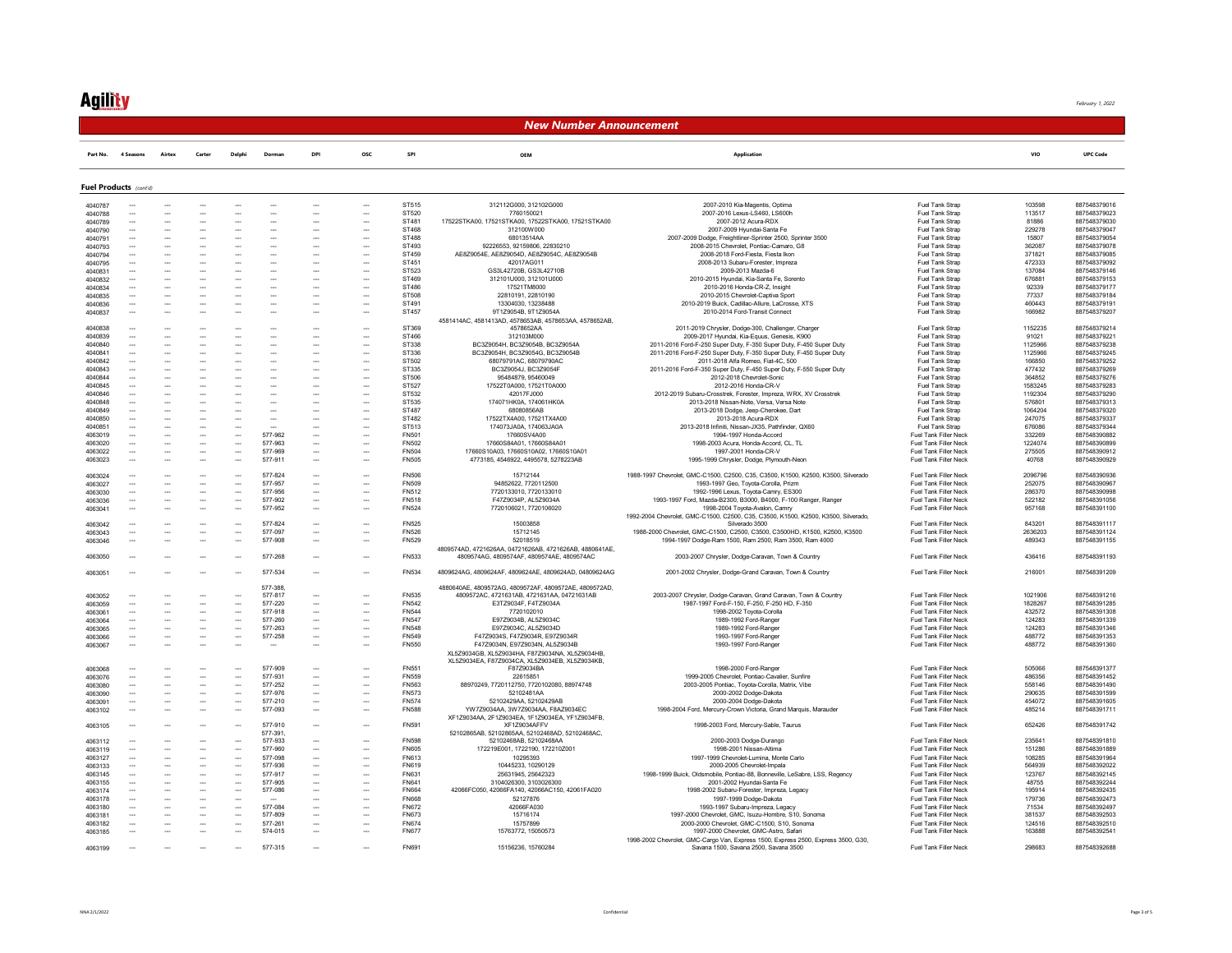February 1, 2022

#### New Number Announcement

Part No. 4 Seasons Airtex Carter Delphi Dorman DPI OSC SPI OEM Application VIO UPC Code

Fuel Products (cont'd)

|                    |                          |                          |                          |                          |                          |                          |                          |               | 20934914, 20829348, 15912251, 15912249, 15846495, 25957106  |                                                                                                                                                        |                              |         |              |
|--------------------|--------------------------|--------------------------|--------------------------|--------------------------|--------------------------|--------------------------|--------------------------|---------------|-------------------------------------------------------------|--------------------------------------------------------------------------------------------------------------------------------------------------------|------------------------------|---------|--------------|
|                    |                          |                          |                          |                          |                          |                          |                          |               | 25849110, 25849098, 25840698, 25828445, 25827640, 25808812, | 2004-2010 Chevrolet, GMC-Express 1500, Express 2500, Express 3500, Express Cargo,                                                                      |                              |         |              |
| 4063204            | $\overline{\phantom{a}}$ | $\overline{\phantom{a}}$ |                          | $\overline{\phantom{a}}$ | 577-233                  | $\overline{\phantom{a}}$ | ---                      | FN696         | 15117948, 15114170, 20979211, 25957107                      | Savana 1500, Savana 2500, Savana 3500                                                                                                                  | Fuel Tank Filler Neck        | 586069  | 887548392732 |
| 4063209            | $\overline{\phantom{a}}$ |                          |                          |                          | 574-043                  | $\overline{\phantom{a}}$ |                          | FN702         | 4581319AA, 4581319AB                                        | 2000-2001 Chrysler, Dodge-Intrepid                                                                                                                     | Fuel Tank Filler Neck        | 27328   | 887548392787 |
|                    |                          |                          |                          |                          |                          |                          |                          |               |                                                             |                                                                                                                                                        |                              |         |              |
|                    |                          |                          |                          |                          | 577-804<br>577-117       |                          |                          | <b>FN709</b>  | 15712148                                                    | 1992-2000 Cadillac, Chevrolet, GMC-Blazer, C1500 Suburban, C2500 Suburban, Escalade,                                                                   | Fuel Tank Filler Neck        | 704094  | 887548392848 |
| 4063215            |                          |                          |                          |                          |                          |                          |                          |               |                                                             | K1500 Suburban, K2500 Suburban, Tahoe, Yukon                                                                                                           |                              |         |              |
| 4063216            |                          |                          |                          |                          | 577-076                  | $\overline{\phantom{a}}$ |                          | <b>FN710</b>  | 310302D500                                                  | 2001-2002 Hyundai-Elantra                                                                                                                              | Fuel Tank Filler Neck        | 59129   | 887548392855 |
| 4063222            | $\overline{\phantom{a}}$ |                          |                          | $\sim$                   | 577-807                  | $\overline{\phantom{a}}$ | --                       | <b>FN717</b>  | 10424500, 10321838, 10309613                                | 1998-2002 Oldsmobile-Intrigue                                                                                                                          | Fuel Tank Filler Neck        | 59091   | 887548392916 |
| 4063223            | $\overline{\phantom{a}}$ | $\overline{\phantom{a}}$ | $\overline{\phantom{a}}$ | $\overline{\phantom{a}}$ | 577-174                  | $\overline{\phantom{a}}$ | --                       | <b>FN718</b>  | 10337470, 10317459, 10306405                                | 2001-2005 Buick, Pontiac-Aztek, Rendezvous                                                                                                             | Fuel Tank Filler Neck        | 183477  | 887548392923 |
| 4063224            | $\overline{\phantom{a}}$ | $\overline{\phantom{a}}$ | $\overline{\phantom{a}}$ | $\overline{\phantom{a}}$ | 577-810                  | $\overline{\phantom{a}}$ | --                       | <b>FN719</b>  | 10415088, 10321839                                          | 2000-2005 Buick-Century, Regal                                                                                                                         | Fuel Tank Filler Neck        | 406349  | 887548392930 |
| 4063226            | $\overline{\phantom{a}}$ | $\overline{\phantom{a}}$ |                          |                          | 577-250                  | $\overline{\phantom{a}}$ |                          | FN721         | 7720141010                                                  | 1995-1997 Toyota-Avalon                                                                                                                                | Fuel Tank Filler Neck        | 62610   | 887548392954 |
| 4063229            | $\overline{\phantom{a}}$ | $\overline{\phantom{a}}$ | $\overline{\phantom{a}}$ | $\sim$                   | 577-243                  | $\overline{\phantom{a}}$ | $\overline{\phantom{a}}$ | <b>FN724</b>  | 15712147, 15640371                                          | 1988-2002 Chevrolet, GMC-C3500, C3500HD, G30, G3500, K3500                                                                                             | <b>Fuel Tank Filler Neck</b> | 334299  | 887548392985 |
| 4063230            | $\overline{\phantom{a}}$ |                          |                          | $\overline{\phantom{a}}$ | 577-219                  | $\overline{\phantom{a}}$ | $\overline{\phantom{a}}$ | <b>FN725</b>  | E7TZ9034B                                                   | 1987-1997 Ford-F-150, F-250, F-250 HD, F-350                                                                                                           | <b>Fuel Tank Filler Neck</b> | 1828267 | 887548392992 |
|                    |                          |                          |                          |                          |                          |                          |                          |               |                                                             | 2002-2004 Buick, Chevrolet, GMC, Oldsmobile-Bravada, Envoy, Envoy XL, Rainier,                                                                         |                              |         |              |
| 4063232            |                          |                          |                          | ---                      | 577-379                  | $\overline{\phantom{a}}$ | Ξ.                       | <b>FN727</b>  | 88983256, 15188998, 15175334, 15131043, 15110381, 15038562  | Trailblazer, Trailblazer EXT                                                                                                                           | Fuel Tank Filler Neck        | 802767  | 887548393012 |
| 4063235            | $\overline{\phantom{a}}$ | $\overline{\phantom{a}}$ | $\overline{\phantom{a}}$ | $\overline{\phantom{a}}$ | 577-241                  | $\overline{\phantom{a}}$ | ---                      | <b>FN738</b>  | 15191596, 15074846, 15061623                                | 2001-2002 Chevrolet, GMC, Oldsmobile-Blazer, Bravada, Jimmy                                                                                            | Fuel Tank Filler Neck        | 142567  | 887548393043 |
| 4063236            | $\overline{\phantom{a}}$ | $\overline{\phantom{a}}$ | $\overline{\phantom{a}}$ | $\overline{\phantom{a}}$ | 577-809                  | $\overline{\phantom{a}}$ | --                       | <b>FN739</b>  | 15720135                                                    | 1996-1996 Chevrolet, GMC-S10, Sonoma                                                                                                                   | Fuel Tank Filler Neck        | 63887   | 887548393050 |
|                    | $\overline{\phantom{a}}$ |                          |                          | $\overline{\phantom{a}}$ | 577-945                  | Ξ.                       |                          | <b>FN740</b>  | 15725300, 15712082                                          | 1997-1998 GMC, Oldsmobile-Bravada, Jimmy                                                                                                               | Fuel Tank Filler Neck        | 36537   | 887548393067 |
| 4063237            |                          |                          |                          |                          |                          |                          |                          |               |                                                             |                                                                                                                                                        |                              |         |              |
| 4063240            | $\overline{\phantom{a}}$ | $\overline{\phantom{a}}$ | $\overline{\phantom{a}}$ | $\overline{\phantom{a}}$ | 577-863                  | $\overline{\phantom{a}}$ | $\overline{\phantom{a}}$ | <b>FN743</b>  | 52102493AA                                                  | 2000-2002 Dodge-Ram 2500, Ram 3500                                                                                                                     | <b>Fuel Tank Filler Neck</b> | 261607  | 887548393098 |
| 4063245            | $\overline{\phantom{a}}$ | $\overline{\phantom{a}}$ |                          | $\overline{\phantom{a}}$ | 577-395                  | $\overline{\phantom{a}}$ | ---                      | <b>FN748</b>  | 172215W501.172215W501                                       | 2002-2004 INFINITI Nissan-Pathfinder QX4                                                                                                               | <b>Fuel Tank Filler Neck</b> | 82867   | 887548393142 |
| 4063246            |                          |                          |                          | ---                      | 577-105                  | $\overline{\phantom{a}}$ | ---                      | <b>FN749</b>  | 172215Y702                                                  | 2002-2004 INFINITI, Nissan-I35, Maxima                                                                                                                 | <b>Fuel Tank Filler Neck</b> | 104231  | 887548393159 |
| 4063250            |                          |                          |                          |                          | 577-109                  | $\sim$                   | --                       | <b>FN753</b>  | 172215M001, 172215M000                                      | 2000-2003 Nissan-Sentra                                                                                                                                | Fuel Tank Filler Neck        | 121332  | 887548393197 |
|                    |                          |                          |                          |                          |                          |                          |                          |               | 172212Y902, 172212Y901, 172212Y900, 172212Y902,             |                                                                                                                                                        |                              |         |              |
| 4063254            |                          |                          |                          |                          | 577-392                  | $\overline{\phantom{a}}$ |                          | <b>FN758</b>  | 172212Y901, 172212Y900                                      | 2000-2001 INFINITI, Nissan-I30, Maxima                                                                                                                 | Fuel Tank Filler Neck        | 136437  | 887548393234 |
| 4063255            | $\overline{\phantom{a}}$ | $\sim$                   | $\overline{\phantom{a}}$ | $\overline{\phantom{a}}$ | 577-323                  | $\overline{\phantom{a}}$ | $\overline{\phantom{a}}$ | <b>FN759</b>  | 20823196                                                    | 2010-2012 Chevrolet-Malibu                                                                                                                             | Fuel Tank Filler Neck        | 339294  | 887548393241 |
| 4063259            | $\sim$                   |                          |                          |                          |                          |                          | --                       | FN763         | 17221FA200                                                  | 2005-2011 Nissan-Pathfinder                                                                                                                            | <b>Fuel Tank Filler Neck</b> | 198144  | 887548393289 |
|                    |                          |                          |                          |                          |                          |                          |                          |               |                                                             |                                                                                                                                                        |                              |         |              |
|                    |                          |                          |                          |                          |                          |                          |                          |               |                                                             | 2004-2013 Chevrolet, GMC-Sierra 1500, Sierra 1500 Classic, Sierra 2500 HD, Sierra 2500                                                                 |                              |         |              |
|                    |                          |                          |                          |                          | 577-865.                 |                          |                          |               |                                                             | 15225008, 15130079, 15776491, 15289908, 15113984, 22951214. HD Classic, Sierra 3500, Sierra 3500 Classic, Silverado 1500, Silverado 1500 HD, Silverado |                              |         |              |
| 4063266            |                          |                          |                          |                          | 577-232                  |                          |                          | <b>FN770</b>  | 22951209, 15938962, 15077538                                | 1500 HD Classic, Silverado 2500 HD, Silverado 2500 HD Classic, Silverado 3500                                                                          | Fuel Tank Filler Neck        | 4113657 | 887548393357 |
|                    |                          |                          |                          |                          |                          |                          |                          |               |                                                             |                                                                                                                                                        |                              |         |              |
| 4063267            |                          |                          |                          |                          | 577-246                  |                          |                          | <b>FN772</b>  | 25836084                                                    | 2007-2013 Chevrolet, GMC-Sierra 1500, Sierra 2500 HD, Silverado 1500, Silverado 2500 HD                                                                | Fuel Tank Filler Neck        | 1396223 | 887548393364 |
| 4063274            | $\overline{\phantom{a}}$ |                          |                          | $\sim$                   | 574-013                  | $\sim$                   | $\overline{\phantom{a}}$ | <b>FN780</b>  | 22951210, 20918328                                          | 2007-2016 Chevrolet GMC-Sierra 1500 Silverado 1500                                                                                                     | <b>Fuel Tank Filler Neck</b> | 4337598 | 887548393432 |
|                    |                          |                          |                          |                          |                          |                          |                          |               | 4C379034A YC379034JA F8179034BB F8179034BA                  |                                                                                                                                                        |                              |         |              |
| 4063275            |                          |                          |                          |                          | 577-230                  |                          | Ξ.                       | <b>FN781</b>  | 8C3Z9034JF, 8C3Z9034JE, 8C3Z9034J                           | 1999-2010 Ford-F-250 Super Duty, F-350 Super Duty                                                                                                      | Fuel Tank Filler Neck        | 2246256 | 887548393449 |
|                    |                          |                          |                          |                          |                          |                          |                          |               | 8C3Z9034L, 4C3Z9034C, YC3Z9034LA, F81Z9034SB,               |                                                                                                                                                        |                              |         |              |
| 4063276            | $\overline{\phantom{a}}$ | $\sim$                   |                          | ---                      | 577-306                  | $\overline{\phantom{a}}$ | $\overline{\phantom{a}}$ | FN782         | F81Z9034SA, 8C3Z9034LF, 8C3Z9034LE                          | 1999-2010 Ford-F-350 Super Duty, F-450 Super Duty, F-550 Super Duty                                                                                    | Fuel Tank Filler Neck        | 652036  | 887548393456 |
| 4063280            |                          |                          |                          |                          | 577-229                  |                          |                          | <b>FN786</b>  | F81Z9034NA                                                  | 1999-2004 Ford-F-250 Super Duty, F-350 Super Duty                                                                                                      | Fuel Tank Filler Neck        | 1472011 | 887548393494 |
| 4063283            | $\overline{\phantom{a}}$ |                          |                          | $\overline{\phantom{a}}$ |                          | $\sim$                   | --                       | <b>FN790</b>  | F7779034A                                                   | 1981-1993 Ford, Mercury-Capri, Mustang                                                                                                                 | Fuel Tank Filler Neck        | 166415  | 887548393524 |
|                    |                          |                          |                          |                          |                          |                          |                          |               |                                                             | 1999-2004 Chevrolet, GMC-Sierra 1500, Sierra 1500 HD, Sierra 2500, Silverado 1500.                                                                     |                              |         |              |
| 4063286            |                          |                          |                          | ---                      | 577-095                  |                          |                          | <b>FN795</b>  | 15198426                                                    | Silverado 1500 HD, Silverado 2500, Silverado 2500 HD, Silverado 3500                                                                                   | Fuel Tank Filler Neck        | 3313332 | 887548393555 |
|                    |                          |                          |                          | $\overline{\phantom{a}}$ | 577-022                  | $\overline{\phantom{a}}$ | $\overline{\phantom{a}}$ | <b>FN797</b>  |                                                             | 2000-2003 Cadillac Chevrolet GMC-Escalade Sonora Tahoe Yukon                                                                                           | <b>Fuel Tank Filler Neck</b> | 763651  | 887548393579 |
| 4063288            | $\overline{\phantom{a}}$ | $\overline{\phantom{a}}$ | $\overline{\phantom{a}}$ |                          |                          |                          |                          |               | 15749592, 15015089, 15124906, 15751256                      |                                                                                                                                                        |                              |         |              |
| 4063289            | $\overline{\phantom{a}}$ | $\overline{\phantom{a}}$ |                          | $\overline{\phantom{a}}$ | 577-321                  | $\overline{\phantom{a}}$ | ┄                        | <b>FN798</b>  | 25727011, 25666232                                          | 2000-2005 Buick, Pontiac-Bonneville, LeSabre                                                                                                           | Fuel Tank Filler Neck        | 574268  | 887548393586 |
| 4063297            |                          |                          |                          |                          | 577-334                  | Ξ.                       |                          | <b>FN811</b>  | 15289920                                                    | 2004-2006 Cadillac, Chevrolet, GMC-Escalade, Sonora, Tahoe, Yukon                                                                                      | Fuel Tank Filler Neck        | 547649  | 887548393661 |
| 4063299            | $\overline{\phantom{a}}$ | $\overline{a}$           |                          | $\overline{\phantom{a}}$ | 577-019                  | $\sim$                   | --                       | FN813         | XL1Z9034AB, XL1Z9034AA                                      | 1999-2002 Ford, Lincoln-Expedition, Navigator                                                                                                          | Fuel Tank Filler Neck        | 398229  | 887548393685 |
|                    |                          |                          |                          |                          |                          |                          |                          |               |                                                             | 2000-2003 Cadillac, Chevrolet, GMC-Avalanche 1500, Escalade EXT, Suburban 1500, Yukon                                                                  |                              |         |              |
| 4063301            |                          |                          |                          | --                       | 577-311                  |                          | ---                      | <b>FN815</b>  | 15749594, 15124903, 15710308                                | <b>XL 1500</b>                                                                                                                                         | Fuel Tank Filler Neck        | 593255  | 887548393708 |
| 4063302            | $\overline{\phantom{a}}$ | $\overline{\phantom{a}}$ |                          | $\overline{\phantom{a}}$ | 577-085                  | $\overline{\phantom{a}}$ | ---                      | <b>FN818</b>  | 42066FA031, 42066FA030                                      | 1993-1997 Subaru-Impreza, Legacy                                                                                                                       | Fuel Tank Filler Neck        | 71534   | 887548393715 |
| 4063306            | $\overline{\phantom{a}}$ | $\overline{\phantom{a}}$ | $\overline{\phantom{a}}$ | $\overline{\phantom{a}}$ | 577-234                  | $\sim$                   | $\overline{\phantom{a}}$ | <b>FN823</b>  | 15761471                                                    | 2001-2002 Chevrolet, GMC-LUV, S10, Sonoma                                                                                                              | <b>Fuel Tank Filler Neck</b> | 183768  | 887548393753 |
| 4063321            | $\overline{\phantom{a}}$ | $\overline{\phantom{a}}$ | $\overline{\phantom{a}}$ | $\overline{\phantom{a}}$ | 577-043                  | $\overline{\phantom{a}}$ | ---                      | FN840         | 3L2Z9034CB, 3L2Z9034BC                                      | 2002-2005 Ford, Lincoln, Mercury-Aviator, Explorer, Mountaineer                                                                                        | Fuel Tank Filler Neck        | 782520  | 887548393906 |
| 4063323            |                          |                          |                          |                          | 574-011                  |                          |                          | FN842         | 25823421                                                    | 2005-2010 Chevrolet, Pontiac-Cobalt, G5, Pursuit                                                                                                       | <b>Fuel Tank Filler Neck</b> | 714714  | 887548393920 |
| 4063330            | $\overline{\phantom{a}}$ | $\overline{\phantom{a}}$ | $\overline{\phantom{a}}$ | $\overline{\phantom{a}}$ | 577-852                  | $\overline{\phantom{a}}$ | --                       | <b>FN852</b>  | 52100064AC, 52100064, 5016128AA                             | 1999-2001 Jeep-Grand Cherokee                                                                                                                          | Fuel Tank Filler Neck        | 336498  | 887548393999 |
| 4063331            | $\overline{\phantom{a}}$ | $\overline{\phantom{a}}$ | $\overline{\phantom{a}}$ | $\overline{\phantom{a}}$ | 574-038                  | $\overline{\phantom{a}}$ | --                       | <b>FN854</b>  | 52079325, 5017816AB, 5017816AA                              | 1997-2000 Jeep-Wrangler                                                                                                                                | <b>Fuel Tank Filler Neck</b> | 291650  | 887548394002 |
| 4063332            | $\overline{\phantom{a}}$ | $\overline{\phantom{a}}$ | $\overline{\phantom{a}}$ | $\overline{\phantom{a}}$ | 577-948                  | $\overline{\phantom{a}}$ |                          | <b>FN855</b>  | 15725300                                                    | 1997-2000 Chevrolet, GMC, Oldsmobile-Blazer, Bravada, Jimmy                                                                                            | Fuel Tank Filler Neck        | 357175  | 887548394019 |
| 4063348            | $\overline{\phantom{a}}$ | $\overline{\phantom{a}}$ | $\overline{\phantom{a}}$ | $\overline{\phantom{a}}$ | 574-017                  | $\overline{\phantom{a}}$ |                          | <b>FN894</b>  | 2L1Z9034AN                                                  | 2003-2004 Ford, Lincoln-Expedition, Navigator                                                                                                          | Fuel Tank Filler Neck        | 360044  | 887548394170 |
| 4063357            | $\overline{\phantom{a}}$ | $\overline{\phantom{a}}$ | $\overline{\phantom{a}}$ | $\overline{\phantom{a}}$ | 577-100                  | $\overline{\phantom{a}}$ | $\overline{\phantom{a}}$ | <b>FN907</b>  | MR573836, MR512271                                          | 2000-2005 Mitsubishi-Eclipse                                                                                                                           | <b>Fuel Tank Filler Neck</b> | 108773  | 887548394262 |
| 4063364            | ---                      | $\overline{\phantom{a}}$ |                          | ---                      | 577-364                  | ---                      | ---                      | FN918         | 7720135710                                                  | 2002-2004 Toyota-Tacoma                                                                                                                                | <b>Fuel Tank Filler Neck</b> | 363674  | 887548394330 |
|                    |                          |                          |                          |                          |                          |                          |                          |               | 25972294. 25797163. 15266204. 15226440. 15224164. 15112263. |                                                                                                                                                        |                              |         |              |
|                    | $\overline{\phantom{a}}$ | $\overline{\phantom{a}}$ |                          | $\overline{\phantom{a}}$ | 577-329                  | $\overline{\phantom{a}}$ | $\overline{\phantom{a}}$ | FN921         | 15106257.10366183                                           | 2004-2008 Chevrolet, GMC-Canyon, Colorado                                                                                                              | Fuel Tank Filler Neck        | 261234  | 887548394354 |
| 4063366            | $\overline{\phantom{a}}$ |                          | $\sim$                   | $\overline{\phantom{a}}$ | 574-044                  | $\overline{\phantom{a}}$ | --                       | FN940         | FOT79034K                                                   | 1987-1997 Ford-F Super Duty, F-250, F-250 HD, F-350                                                                                                    | <b>Fuel Tank Filler Neck</b> | 436724  | 887548394491 |
| 4063380            |                          | $\overline{\phantom{a}}$ |                          |                          |                          |                          |                          |               |                                                             |                                                                                                                                                        |                              |         |              |
| 4063383            | $\overline{\phantom{a}}$ | $\overline{\phantom{a}}$ |                          |                          | 574-012                  | $\overline{\phantom{a}}$ | ---                      | FN945         | 17221CK000                                                  | 2004-2009 Nissan-Quest                                                                                                                                 | Fuel Tank Filler Neck        | 125581  | 887548394521 |
| 4063388            | $\overline{\phantom{a}}$ |                          |                          |                          |                          | $\overline{\phantom{a}}$ |                          | FN951         | 7720142160, 772010R010                                      | 2006-2012 Toyota-RAV4                                                                                                                                  | Fuel Tank Filler Neck        | 931639  | 887548394576 |
| 4063390            | $\overline{\phantom{a}}$ | $\overline{\phantom{a}}$ | $\overline{\phantom{a}}$ | $\overline{\phantom{a}}$ | 577.952                  | $\overline{\phantom{a}}$ | $\overline{\phantom{a}}$ | <b>FN953</b>  | 7720106900                                                  | 1997-2001 Toyota-Camry                                                                                                                                 | <b>Fuel Tank Filler Neck</b> | 831188  | 887548394590 |
| 4063398            | $\overline{\phantom{a}}$ | $\overline{\phantom{a}}$ | $\overline{\phantom{a}}$ | $\overline{\phantom{a}}$ | 577-878                  | $\overline{\phantom{a}}$ | $\overline{\phantom{a}}$ | FN962         | 7721042051.7720142130                                       | 2001-2005 Toyota-RAV4                                                                                                                                  | <b>Fuel Tank Filler Neck</b> | 232103  | 887548394675 |
| 4063403            |                          |                          |                          |                          | 577-158                  | Ξ.                       |                          | <b>FN967</b>  | 17660S9AA01                                                 | 2002-2004 Honda-CR-V                                                                                                                                   | Fuel Tank Filler Neck        | 297305  | 887548394729 |
| 4063404            | $\overline{\phantom{a}}$ | $\overline{\phantom{a}}$ | $\overline{\phantom{a}}$ | $\sim$                   | 574-074                  | $\sim$                   | --                       | <b>FN968</b>  | 5217721                                                     | 1988-1993 Dodge-D100, D150, D250, D350, Ramcharger, W100, W150, W250, W350                                                                             | Fuel Tank Filler Neck        | 134238  | 887548394736 |
| 4063405            | $\overline{\phantom{a}}$ | $\overline{\phantom{a}}$ | $\overline{\phantom{a}}$ | $\overline{\phantom{a}}$ | 574-068                  | $\overline{\phantom{a}}$ | ---                      | <b>FN969</b>  | 5085274AC, 5085274AB                                        | 2007-2014 Chrysler, Dodge-200, Avenger, Sebring                                                                                                        | <b>Fuel Tank Filler Neck</b> | 654443  | 887548394743 |
| 4063435            | $\overline{\phantom{a}}$ | $\overline{\phantom{a}}$ | $\overline{\phantom{a}}$ | $\overline{\phantom{a}}$ | 577-376                  | $\overline{\phantom{a}}$ |                          | <b>FN1017</b> | 8920154G20                                                  | 2002-2007 Suzuki-Aerio                                                                                                                                 | Fuel Tank Filler Neck        | 26484   | 88754839504  |
| 4063449            | $\overline{\phantom{a}}$ | $\overline{\phantom{a}}$ | $\overline{\phantom{a}}$ | $\overline{\phantom{a}}$ | 574-039                  | $\overline{\phantom{a}}$ |                          | FN1044        | 172215S800, 172215S801                                      | 2000-2004 Nissan-Xterra                                                                                                                                | Fuel Tank Filler Neck        | 244622  | 887548395184 |
| 4063454            | $\overline{\phantom{a}}$ | $\overline{\phantom{a}}$ | $\overline{\phantom{a}}$ | $\overline{\phantom{a}}$ |                          | $\overline{\phantom{a}}$ | $\overline{\phantom{a}}$ | FN1052        | 310402E300                                                  | 2005-2009 Hyundai-Tucson                                                                                                                               | <b>Fuel Tank Filler Neck</b> | 98375   | 887548395238 |
| 4063458            | $\overline{\phantom{a}}$ | $\overline{\phantom{a}}$ | $\overline{\phantom{a}}$ | $\overline{\phantom{a}}$ | 574-034                  | $\overline{\phantom{a}}$ |                          | FN1063        | 7720148070                                                  | 2001-2004 Toyota-Highlander                                                                                                                            | <b>Fuel Tank Filler Neck</b> | 245738  | 887548395276 |
| 4063459            |                          | $\overline{\phantom{a}}$ |                          | $\overline{\phantom{a}}$ | 577-537                  | ---                      | ---                      | FN1064        | 1L5Z9034AC                                                  | 2001-2002 Eord-Explorer Sport Trac                                                                                                                     | <b>Fuel Tank Filler Neck</b> | 107043  | 887548395283 |
| 4063461            |                          |                          |                          |                          |                          |                          |                          | FN1068        | MN120291                                                    | 2003-2006 Mitsubishi-Outlander                                                                                                                         | Fuel Tank Filler Neck        | 41662   | 887548395306 |
| 4063475            |                          |                          |                          |                          |                          | $\sim$                   | ---                      | FN1092        | 42066AC130                                                  | 1997-1998 Subaru-Impreza, Legacy                                                                                                                       | Fuel Tank Filler Neck        | 41101   | 887548395443 |
|                    | $\overline{\phantom{a}}$ | $\overline{\phantom{a}}$ | $\overline{\phantom{a}}$ | $\overline{\phantom{a}}$ | 577-256                  | $\overline{\phantom{a}}$ | $\overline{\phantom{a}}$ | <b>FN1102</b> | MR599718, 1710A149                                          | 2004-2008 Mitsubishi-Galant                                                                                                                            | <b>Fuel Tank Filler Neck</b> | 76531   | 887548395474 |
| 4063478<br>4063510 |                          | $\overline{\phantom{a}}$ | $\overline{\phantom{a}}$ |                          |                          |                          | --                       | FN1015        | 310401E550, 310401E550                                      |                                                                                                                                                        | Fuel Tank Filler Neck        | 144769  | 887548395795 |
|                    | $\overline{\phantom{a}}$ |                          |                          | $\overline{\phantom{a}}$ | ---                      |                          |                          |               |                                                             | 2009-2011 Dodge, Hyundai, Kia-Accent, Attitude, Rio, Rio5, Rondo                                                                                       |                              |         |              |
| 4063521            | $\overline{\phantom{a}}$ | $\ddot{\phantom{a}}$     |                          |                          | $\overline{\phantom{a}}$ |                          | --                       | FN1035        | 7720135700                                                  | 2001-2002 Toyota-4Runner                                                                                                                               | Fuel Tank Filler Neck        | 121797  | 887548395900 |
| 4063533            |                          |                          |                          |                          |                          |                          |                          | FN1075        | 3S4Z9034AA, 6S4Z9034A, 5S4Z9034BA, 4S4Z9034AB               | 2004-2007 Ford-Focus                                                                                                                                   | <b>Fuel Tank Filler Neck</b> | 449953  | 887548396020 |
|                    |                          |                          |                          |                          |                          |                          |                          |               | AL8Z9034D, 9L8Z9034A, CL8Z9034A, CL8Z9034B, BL8Z9034A,      |                                                                                                                                                        |                              |         |              |
|                    |                          |                          |                          |                          | 577-877                  |                          |                          | <b>FN729</b>  | AL8Z9034B, AL8Z9034C, AL8Z9034A, ZZC442210A                 | 2008-2012 Ford, Mazda-Escape, Tribute                                                                                                                  | Fuel Tank Filler Neck        | 717802  | 887548396211 |
| 4063552            |                          |                          |                          |                          |                          |                          |                          |               |                                                             |                                                                                                                                                        |                              |         |              |